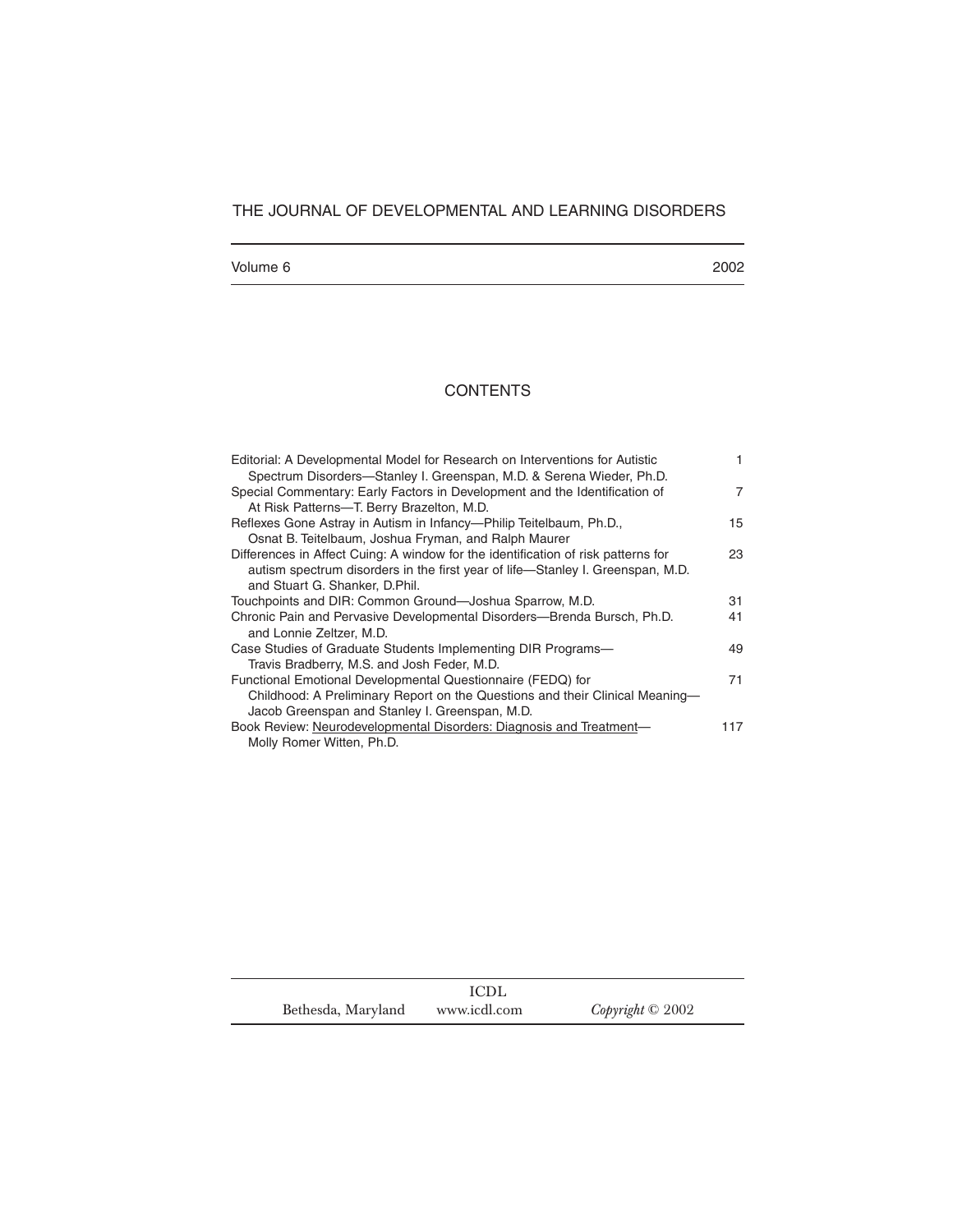# Journal of Developmental and Learning Disorders

#### **Editor**

Stanley I. Greenspan, M.D. George Washington University

#### **Associate Editor**

Serena Wieder, Ph.D.

**Assistant Editor** Georgia DeGangi, Ph.D. Treatment and Learning Center

### **Administrative Editor**

Jo Raphael, M.S.W.

### **Editorial Board**

Margaret Bauman, M.D. Toby Long, Ph.D., P.T. Harvard University Georgetown University Harry Chugani, M.D. Stephen W. Porges, Ph.D. Wayne State University **Wayne State University** George Washington University **Brown University** Sima Gerber, Ph.D. **Ricki G. Robinson, M.D., Ph. D.** Queens College **No. 2018** University of Southern California Myron Hofer, M.D. Milton Shore, Ph.D. Columbia University **Columbia University** Catholic University Pnina Klein, Ph.D. **Richard Solomon, M.D.** Richard Solomon, M.D. Bar-Ilan University, Israel **Example 20 University of Michigan** Pat Lindamood, M.S., C.C.C.-S.L.P. Lindamood-Bell Learning Processes

Leon Cytryn, M.D. **Barry Prizant, Ph.D., C.C.C.-S.L.P.** Barry Prizant, Ph.D., C.C.C.-S.L.P. Arnold P. Gold, M.D. Rebecca Shahmoon Shanok, M.S.W., Ph.D. Columbia University Child Development Center, New York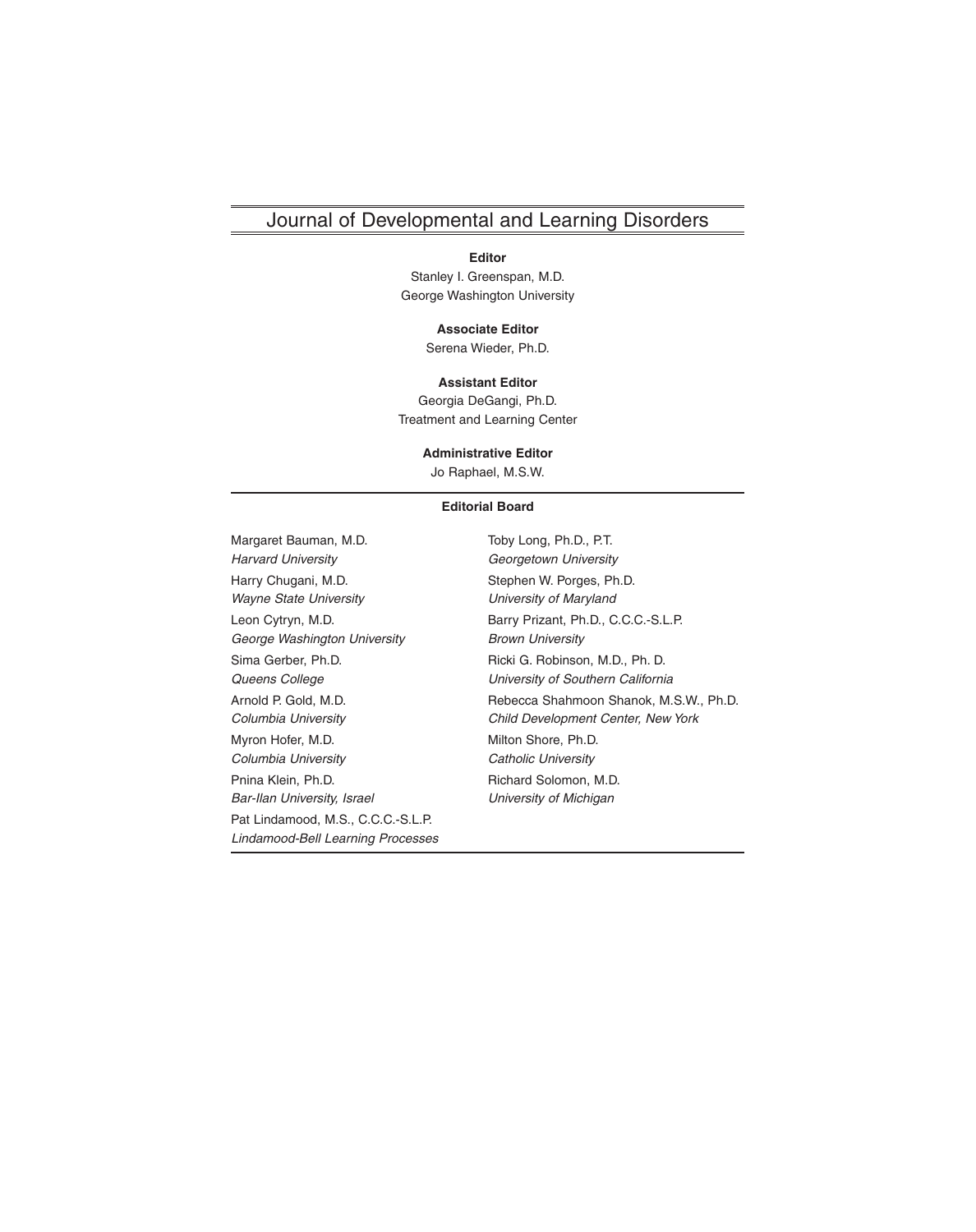# **Philip Teitelbaum, Osnat B. Teitelbaum, Joshua Fryman, and Ralph Maurer**

**Abstract.** *In the cases presented in this paper plus others we hypothesize that movement disturbances in infants can be interpreted as reflexes gone astray and may be early indicators for a diagnosis of autism. In the children reviewed some reflexes persist too long in infancy, whereas others first appear much later than they should. The asymmetrical tonic neck reflex is one reflex that may persist too long in autism. Head-verticalization in response to body tilt is a reflex that does not appear when it should in a subgroup of autistic-to-be infants. We suggest that it may be used by pediatricians to quickly screen for such autistic-to-be children, especially in families where there is a history of autism.* 

## **Introduction**

In our earlier work (Teitelbaum, 1998) we showed that infants destined to become autistic showed a characteristic cluster of disturbances in movement patterns detectible by our methods at 4-6 months of age. To do this, we used Eshkol-Wachman Movement Analysis (EWMN) (Eshkol, 1958) in conjunction with laser disc stillframe analysis. Through the cases presented plus others we suggest that the movement disturbances in infancy in autism can be understood as reflexes gone astray in infancy. In the present paper, we will re-analyze some of these movement disturbances in terms of infantile reflexes.

## **Background**

We asked parents of autistic children (diagnosed by conventional methods usually at 3 years or older) to send us videos of their children taken when they were infants. We advertised in the monthly periodical published by the National Committee on Autism and in the e-mail list run by the Autism Society of America. We received and copied videos of 17 such infants and compared their patterns of lying (prone and supine), righting from their back to their stomach, sitting, crawling, standing, and walking with that of 15 typically developing infants. Selected portions of these behaviors were transferred to digital video discs and analyzed using EWMN. This is a universal movement language utilizing the concept of the body as a linkage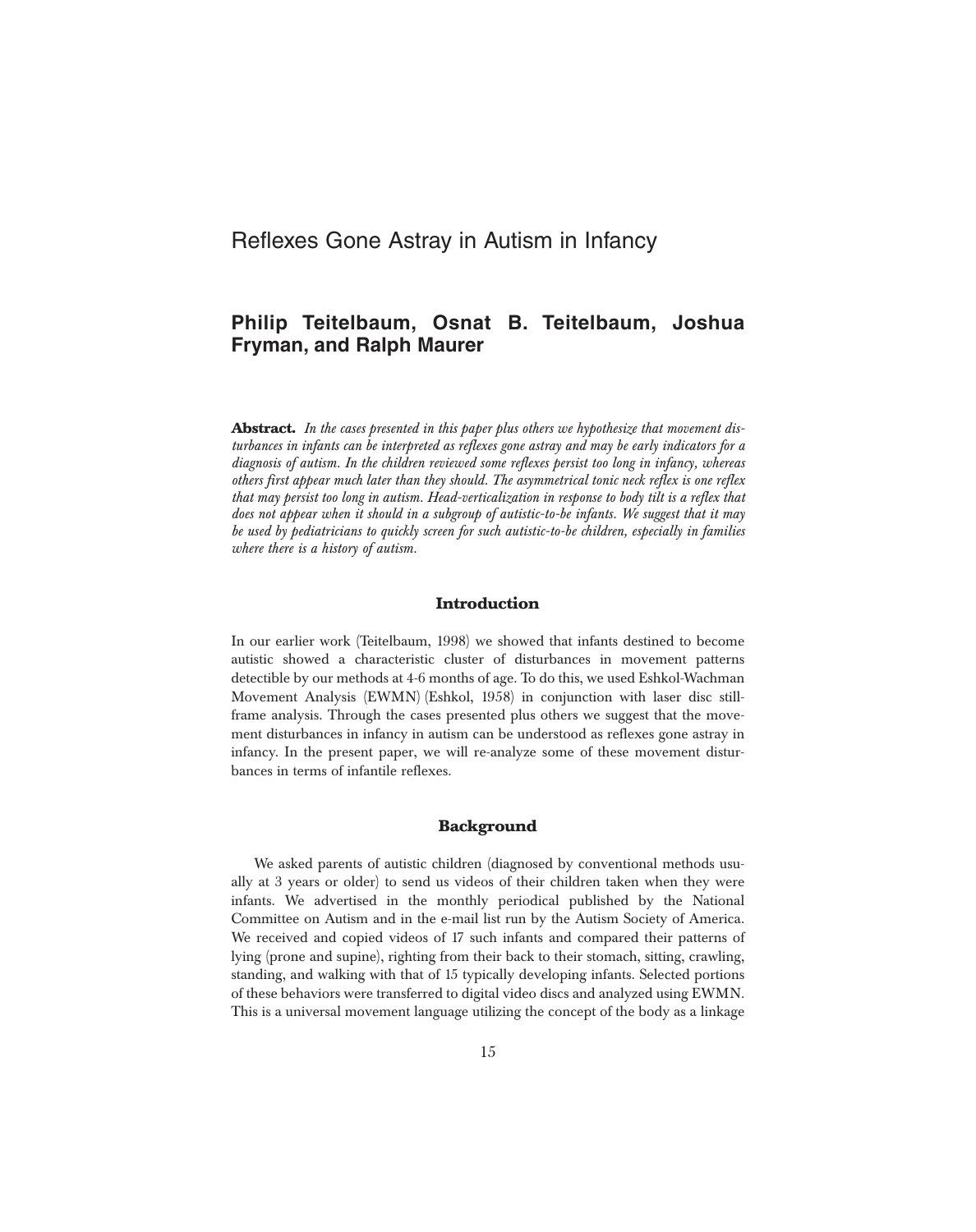of axes, a spherical system of reference, and the idea of axes of movement. Based on this foundation, a distinction can be made between which segments are actively moving versus those that are being carried passively along. Thus, a deeper understanding of abnormal movement is possible.

### **Results and Discussion**

We believe that movement disturbances in autism and Asperger's syndrome are related to the sequential development of infantile reflexes. Below we briefly present a few examples of these cases.

(a) **Asymmetrical Tonic Neck Reflex:** An Asperger's-to-be infant of 8 months of age was lying on its back with left arm outstretched, with its head turned toward the outstretched arm. Normally, when a child of this age turns over, it will turn in the direction in which the head is turned, i.e. toward its left. However, in this instance, the child turned to the right, opposite in direction from that to which its head was facing. The child did so by arching its back, thus decreasing the contact with the ground to only heels and head (bridge position) (figure 2). Using the outstretched arm as a lever, it was lifted straight up, making a full arc of 180 degrees to the child's right. As the arm was lifted, the head and eyes maintained their fixed orientation to the outstretched arm, the head turning to the right as the arm did so (figure 3). As the arm completed its trajectory to the right, the shoulders and torso followed, so that the child's body turned over the full 180 degrees to the right (figure 4). This child's twin sister, who was diagnosed with Asperger's syndrome, showed the same pattern of righting.

This phenomenon was puzzling until we realized that the original posture of outstretched arm with the fixed relation of the head to it was actually the asymmetrical tonic neck reflex pattern (Payne, et al 1964). In a typically developing child, the asymmetrical tonic neck reflex is present very early in its development, from birth till about 4 months of age (Peiper, 1962, Paine, et al 1964 and see figure 5). Therefore, it is abnormal for it still to be evident in a child of 8 months of age. So in these Asperger's-to-be infants, one abnormality was that the asymmetrical tonic neck reflex persisted too long in the child's neural development, and it interfered with the expression of the normal cephalocaudal pattern of righting that should have been evident as early as six months of age.

In another autistic child we studied we found that at 11 months of age the child was beginning to stand and walk. In this child also, the asymmetrical tonic neck reflex was still present so that the child overbalanced and fell in the direction of the outstretched arm. Therefore, even as late as 11 months old, the asymmetrical tonic neck reflex had not yet been inhibited, causing the child to fall while trying to walk. This leads us to believe that one abnormality that can be seen in infancy in autism and in Asperger's syndrome is excessively long persistence of some reflexes that should have been inhibited earlier in the child's development.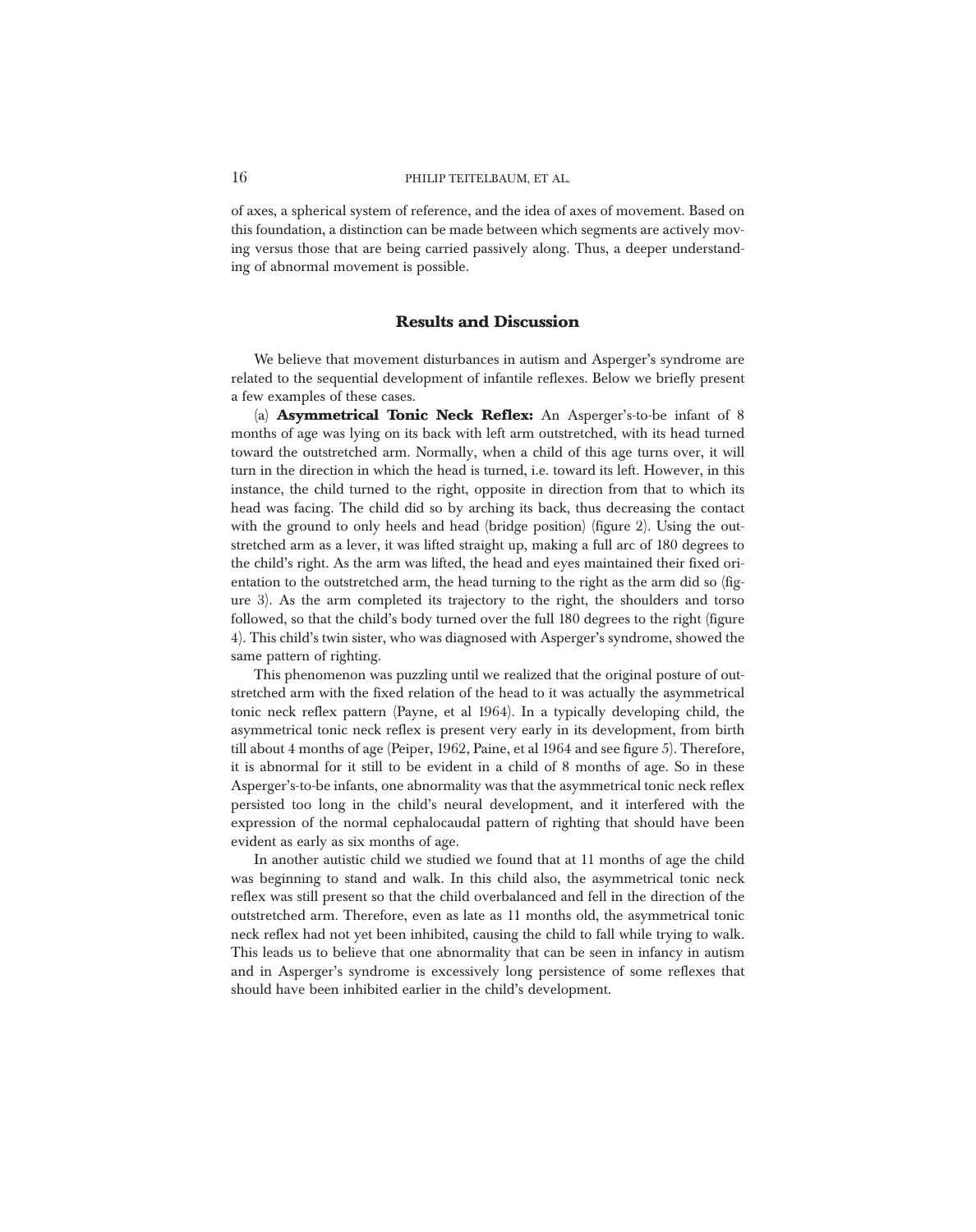(b) **Protective Reflexes:** Another finding from our study is that some reflexes in autistic children that should have appeared by a certain age have not done so. As described earlier by our group, three autistic children of around 8 months of age fell from a sitting position forwards, backwards, or to the side without putting out their arms and dorsiflexing their head to protect it as they fell, the way a typically developing child of that age would do.

This indicates that protective reflexes of the arms and head are absent in these children, at an age when they should be present. (One mother of an Asperger's child reported to us that even when her child was in his teens, he would walk or run into walls without lifting up his arms to protect himself).

(c) **Head-Verticalization Reflex:** Another such reflex (whose appearance in infancy is delayed, sometimes for many years) is the head-verticalization reflex (Peiper, 1962). This is easily elicited in a typically developing infant at 6-8 months of age:

Simply hold the child in the air around the waist facing the video camera. Then tilt the child's body SLOWLY around 45 degrees to one side, then SLOWLY back to the erect vertical position, and then SLOWLY to the other side.

A typically developing child will maintain its head vertical as the body is being tilted, indicating that based on the vestibular signal that is generated during the body tilt, the head is compensating for the tilt by moving itself simultaneously in the direction opposite to the tilt, thus maintaining itself in the vertical position (figure 6). In a number of autistic children, the head did not compensate for the tilt, thus keeping itself in line with the midline of the body rather than with the absolute vertical. Such a lack of compensation implies that the parts of the brain involved in the integration of such reflexes, and their appearance and disappearance during development are damaged. We have seen an absence of head-verticalization in autistic children as old as 7 years. Thus, not only is this reflex absent in infancy but it may be delayed in its appearance for some years. The primate animal model of autism that has been proposed (Teitelbaum, et al 2002) should display a similar aberrant integration of reflexes in infancy. This primate model should allow us to explore the brain areas that are involved in the integration of such reflexes in infancy. The role of these areas in thought, social behavior, and communication should also be susceptible of exploration in such an animal model. It should be noted that because language and intellect are typically intact in Asperger's syndrome, it is difficult to diagnose, and is usually not diagnosed until 6 years of age, or even much later. The present paper hypothesizes that by studying the movements of such children in infancy, Asperger's syndrome may be diagnosed as a form of autism as early as 6 months of age. The differential diagnosis can be confirmed by the development of normal language in the next few months.

It is axiomatic that the earlier that therapy is applied, the better the outcome. Therefore, the fact that diagnosis of autism and Asperger's syndrome may be possible so early in infancy suggests that earlier forms of therapy appropriate for autistic, and perhaps somewhat different therapies for Asperger's infants, should be developed for infants who display such movement disturbances.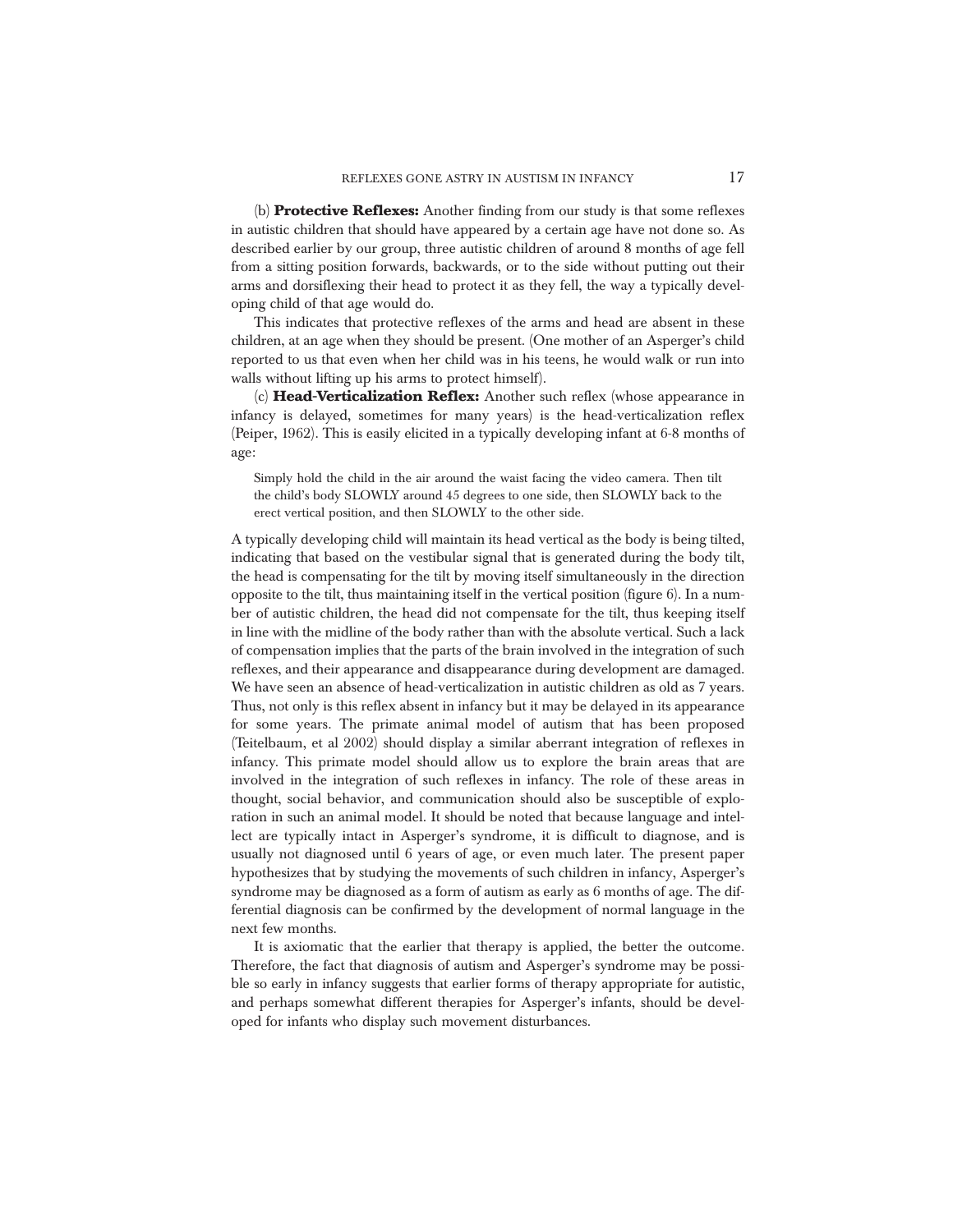# **Figure Legends**



FIGURE 1. An 8-month old Asperger's infant is lying with its head facing its own left. In a normal infant, this would signal turning over to its left, if such a turn were to occur.



FIGURE 2.The Asperger's infant arches its back, in preparation for turning over.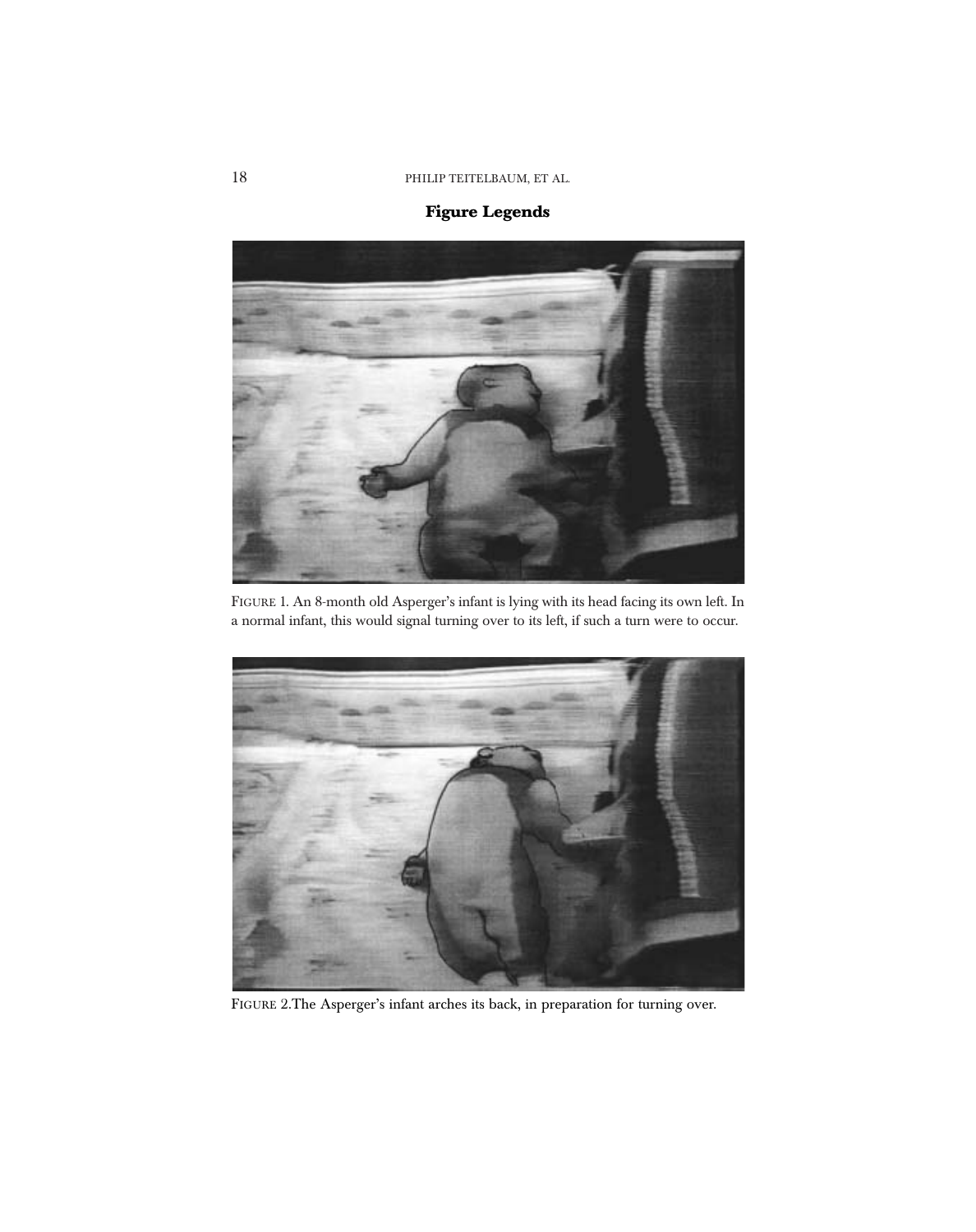

FIGURE 3.The infant swings its extended arm upward and towards its own right. The head and eyes are locked to the arm during the asymmetrical tonic neck reflex, so the head and body turn over in the direction in which the arm is swinging: i.e., in the "wrong" direction, according to the direction in which the head was turned at the beginning of this reflex sequence.



FIGURE 4.The infant has fallen over onto its stomach, the left arm still in the extended position.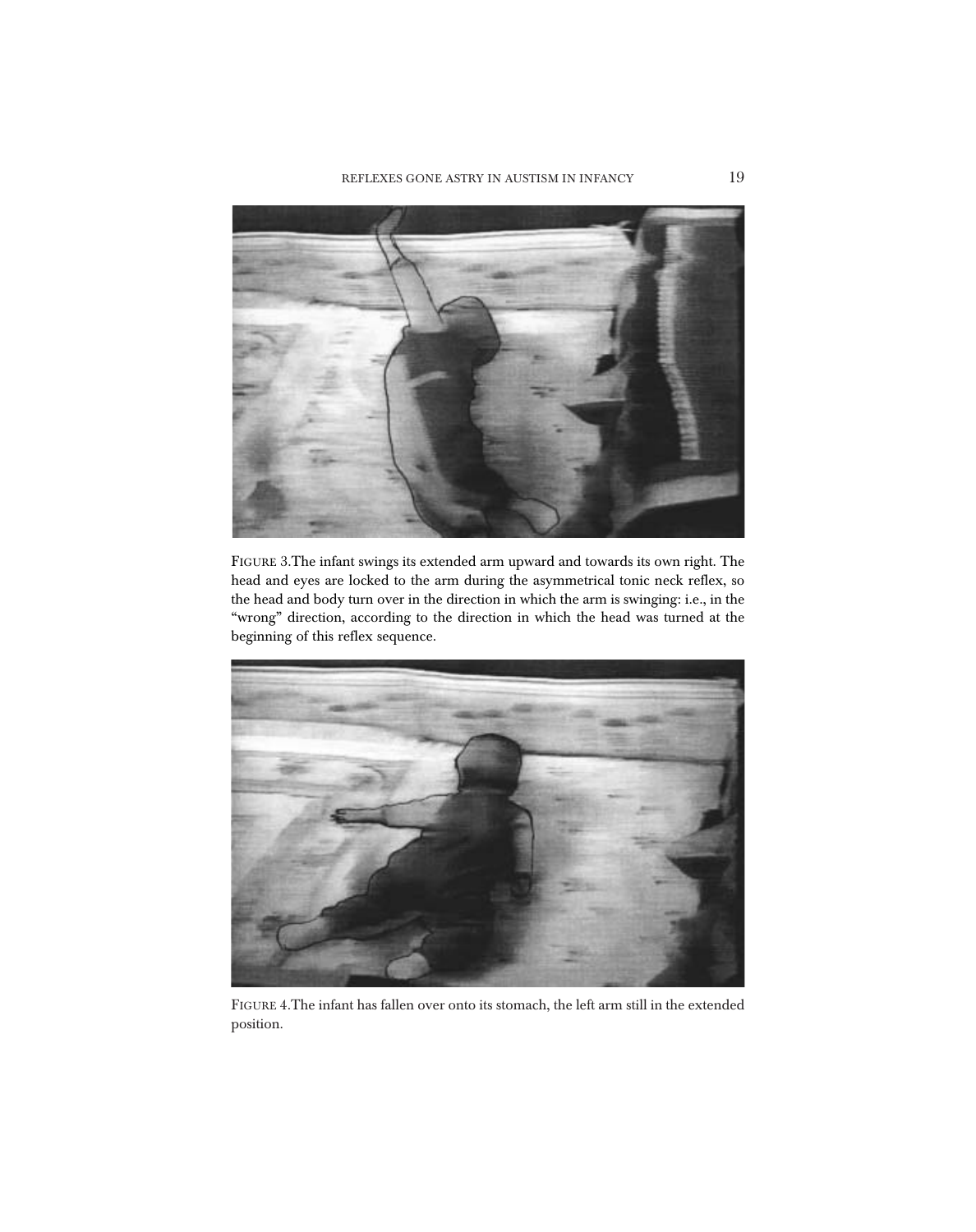

FIGURE 5.A normal baby showing the asymmetrical tonic neck reflex.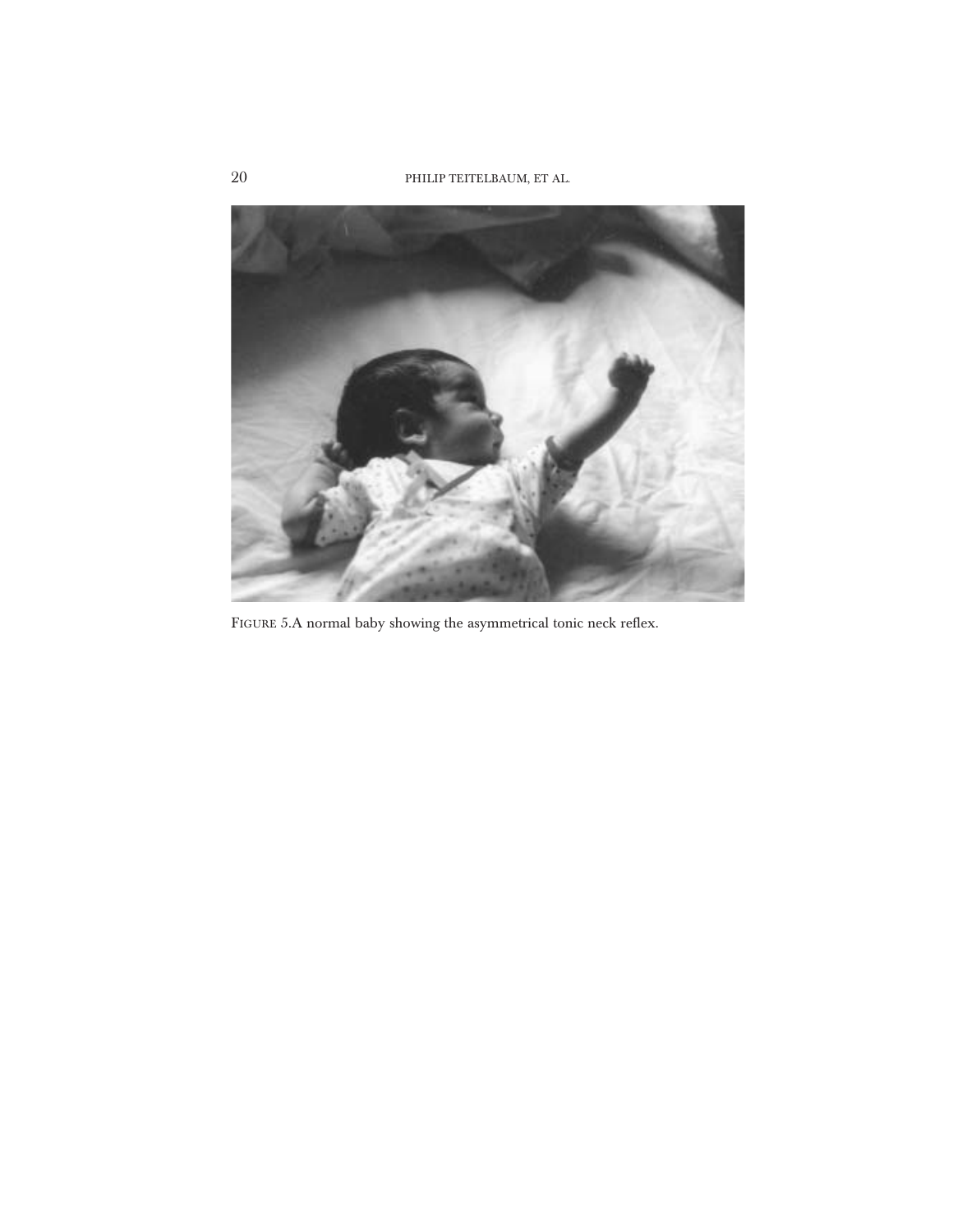

FIGURE 6.(top) The "tilting test" in a normal six month old baby. The head and body are held in the vertical position. (bottom) The child's body is slowly tilted about 45 degrees to the child's right. The child maintains its head in the absolute vertical, rather than remaining in line with the mid-line axis of the body. The slow tilt is then repeated toward the other side, and the normal baby will again maintain its head in the vertical. In a sub-group of autistic children, the head remains in line with the midline axis of the tilted body, rather than orienting itself to the absolute vertical, on one or both sides of body tilt.